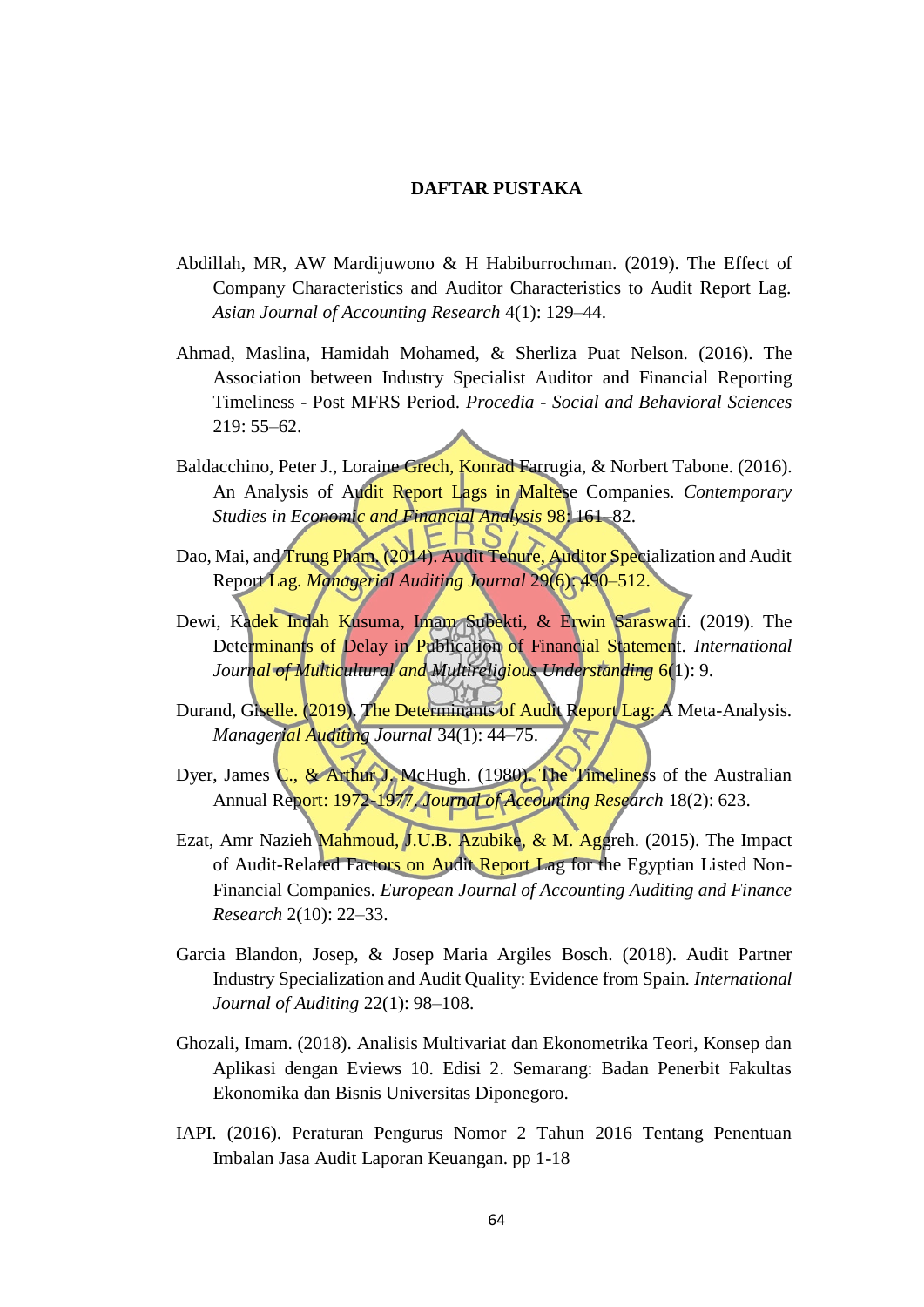- Habib, Ahsan. (2015). The New Chinese Accounting Standards and Audit Report Lag. *International Journal of Auditing* 19(1): 1–14.
- Habib, Ahsan, Md Borhan Uddin Bhuiyan, Hedy Jiaying Huang, & Muhammad Shahin Miah. (2019). Determinants of Audit Report Lag: A Meta-Analysis. *International Journal of Auditing* 23(1): 20–44.
- Handayani, Yenny Dwi. (2016). Pengaruh Dewan Komisaris Independen, Auditor Tenure, Auditor Spesialisasi Industri Terhadap Auditor Report Lags (Studi Empiris Pada Perusahaan Pertambangan Yang Terdaftar Di Bei Tahun 2010- 2014). *Jurnal Riset Akuntansi Terpadu* 9(2).
- Hapsari, Maria Widi, & Herry Laksito. (2019). Pengaruh Reputasi Auditor Dan Spesialisasi Industri Auditor Terhadap Audit Report Lag (Studi Empiris Pada Perusahaan Manufaktur Yang Terdaftar Di Bei Tahun 2016 Dan 2017). *Diponegoro Journal of Accounting* 8(2): 1–14.
- Jensen, Michael C, and William H Meckling. (1976). Theory of the Firm: Managerial. *Journal of Financial Economics* 3: 305–60.
- Karami, Gholamreza, Tahere Karimiyan, & Saba Salati. (2017). Optimization of the Inflationary Inventory Control The Auditor Tenure, Auditor Industry Expertise, and Audit Report Lag: Evidences of Iran. *Iranian Journal of Management* 10.
- Kawshalya, Pubudu, & Nishantha Srinath. (2019). The Impact of Company Characteristics and IFRS Adoption on Audit Report Delay: Evidence from a Developing Country. *ACM International Conference Proceeding Series*: 87– 91.
- Kayleen, Kayleen, & Senny Harindahyani. (2019). The Impact of Audit Committee's Effectiveness, Gender, and Tenure on Audit Report Lag: Indonesian Evidence. *International Journal of Applied Business and Economic Research* 13(20):15-25
- Kusumah, R. Wedi Rusmawan, & Daniel T.H. Manurung. (2017). The Effect of Audit Quality, Tenure of Audit to Audit Lag Report with Specialized Industry of Auditors as a Moderating Variable. *International Journal of Applied Business and Economic Research* 15(25): 99–107.
- Lestari, Ni Luh Ketut Ayu Sathya, & Made Yenni Latrini. (2018). Pengaruh Fee Audit, Ukuran Perusahaan Klien, Ukuran KAP, Dan Opini Auditor Pada Audit Delay. *E-Jurnal Akuntansi* 24: 422.